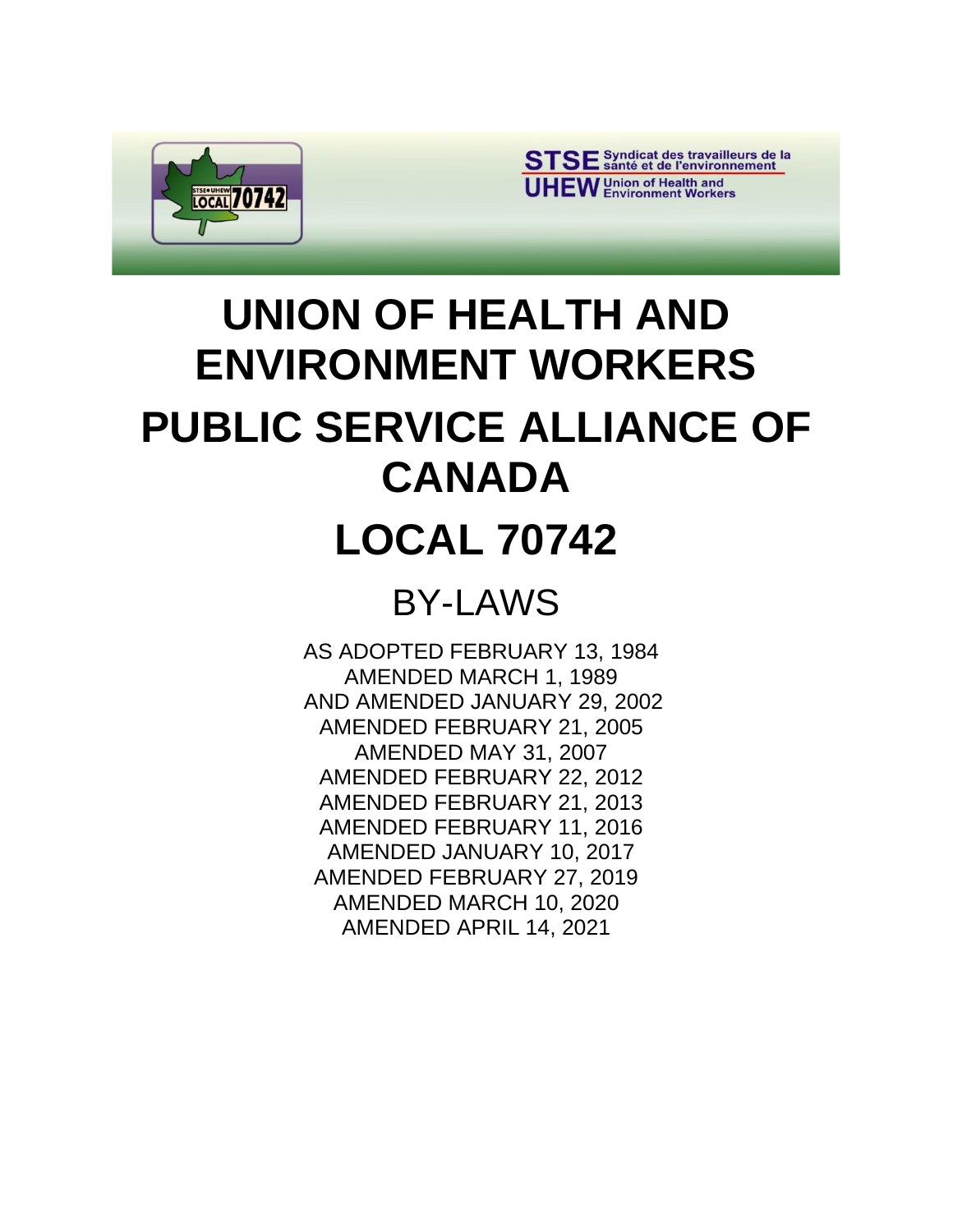## Contents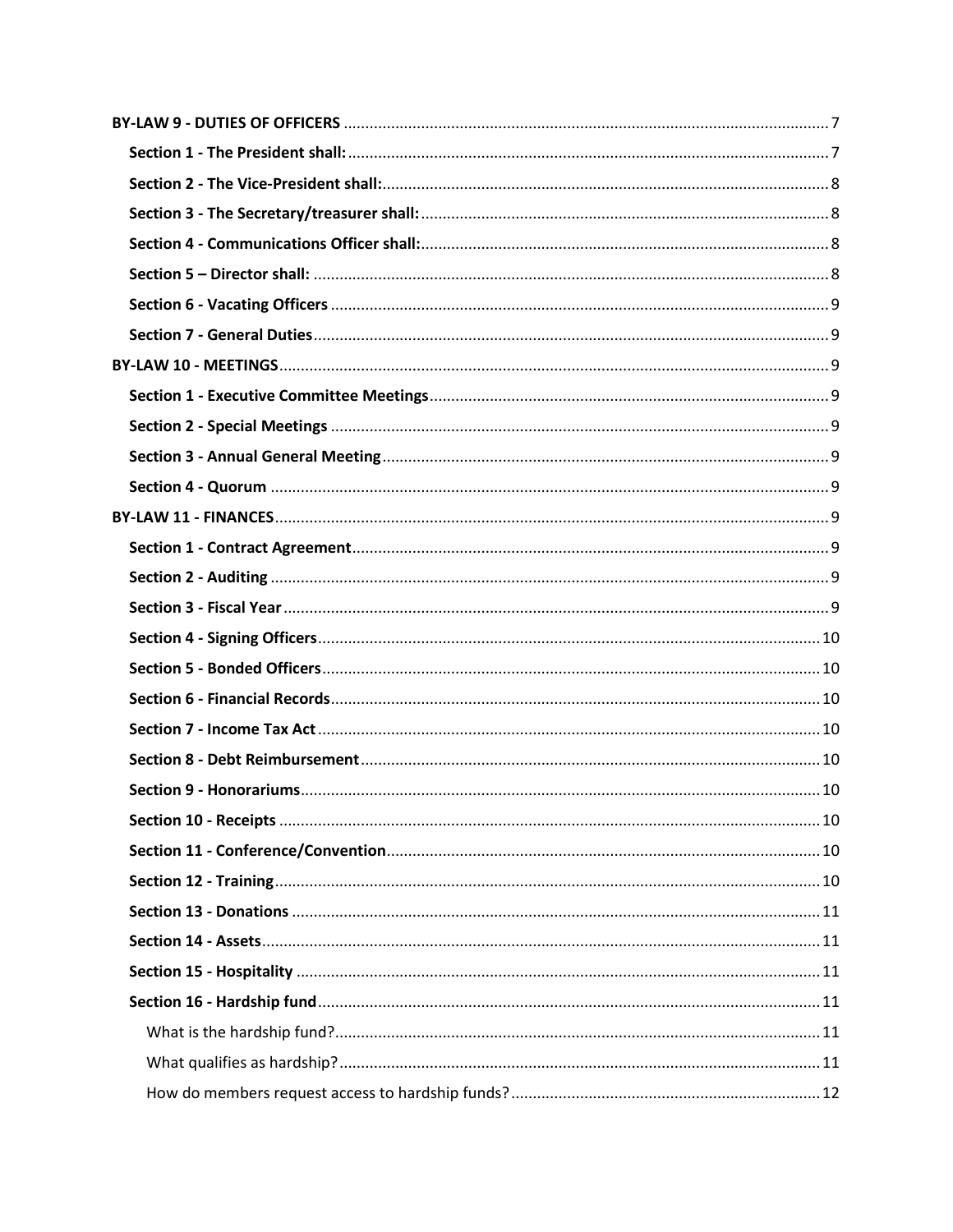## <span id="page-3-0"></span>BY-LAW 1 - INTERPRETATION

The following interpretation shall apply in these By-laws:

- a) "may" is to be construed as permissive;
- b) "shall" is to be construed as imperative; and
- c) "the Local" shall be construed to refer to Local 70742 of the Union of Health and Environment Workers.

## <span id="page-3-1"></span>BY-LAW 2 - NAME

This organization shall be known as **Local 70742**, Union of Health and Environment Workers, and shall be comprised of members of Environment and Climate Change Canada whose workplace is located in the Quebec portion of the National Capital Region (NCR). The organization hereafter shall be referred to as the "Local".

## <span id="page-3-2"></span>BY-LAW 3 - BY-LAWS

The By-laws adopted by Local 70742 shall be consistent with the By-laws of the Union of Health and Environment Workers and the Constitution of the Public Service Alliance of Canada.

## <span id="page-3-3"></span>BY-LAW 4 - AIMS AND OBJECTIVES

It shall be the object of this Local to protect, maintain and advance the interests of the employees of the Local and to accept as its governing documents the Constitution of the Public Service Alliance of Canada and the By-laws of the Union of Health and Environment Workers. Further it shall be the objective of this local to provide services and information in the member's official language of choice.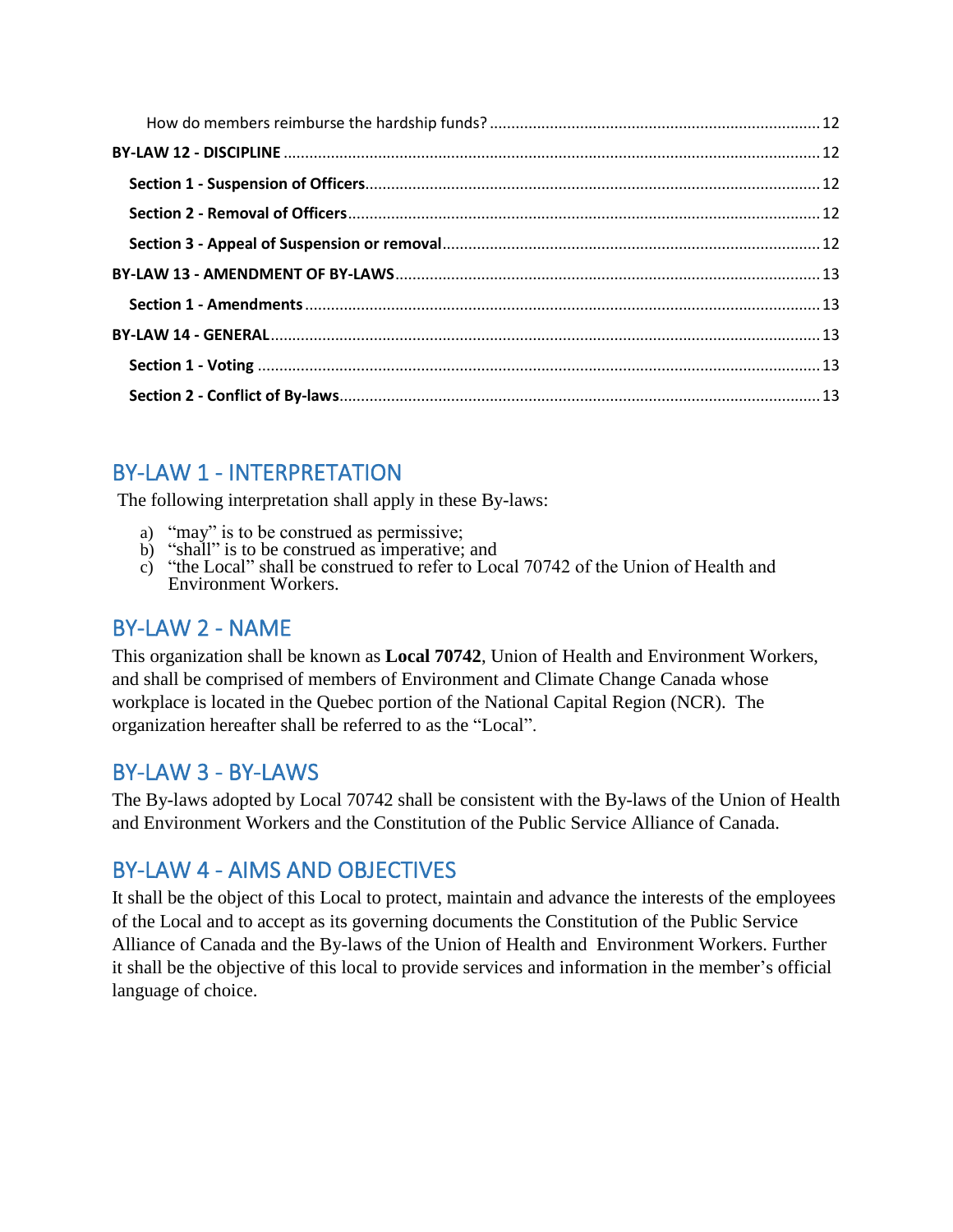## <span id="page-4-0"></span>BY-LAW 5 - MEMBERSHIP

#### <span id="page-4-1"></span>Section 1 - Eligibility

Those eligible for membership shall be employees of Environment and Climate Change Canada within the jurisdiction of the Local, who are eligible for membership in the Union of Health and Environment Workers. The Union of Health and Environment Workers shall assign the jurisdiction of the Local.

#### <span id="page-4-2"></span>Section 2 - Agreement

Upon being granted membership in the Local and for the term of such membership, each member is deemed to have agreed to abide by these By-laws.

#### <span id="page-4-3"></span>Section 3 - Change of Address

It is the responsibility of each member to change their address through the PSAC website or by filling out a new membership card and sending it to the Local.

#### <span id="page-4-4"></span>Section 4 - Rights of members

Members in good standing:

- a) have the right to representation by the Local for complaints and grievances;
- b) have the right to vote at Local meetings, the right to nominate Officers of the Executive Committee office; and
- c) have the right to vote on proposed amendments to Local By-laws in accordance with By-Law 12.

## <span id="page-4-5"></span>BY-LAW 6 - MEMBERSHIP DUES

#### <span id="page-4-6"></span>Section 1 - Guidelines

The membership dues of the Local shall not be less than the per capita dues required by the Constitution of the Public Service Alliance of Canada and the By-laws of the Union of Health and Environment Workers as determined by the National Convention.

#### <span id="page-4-7"></span>Section 2 - Established

The Local dues shall be established at the Annual General Meeting.

#### <span id="page-4-8"></span>Section 3 - Monthly Dues

The amount of monthly dues payable by each member to the Local shall be determined by twothirds (2/3) majority vote at the annual membership meeting or at a special meeting, provided that notice of such a meeting is given to the membership one (1) month in advance.

The dues of Local 70742 are to be two dollars **(\$2.50)** per member per month. This amount is to be used for the local operations.

#### <span id="page-4-9"></span>Section 4 - Contingency Fund

A contingency fund has been established for the purpose of relief in the event of a strike. The objective is to reach a positive balance of three hundred and seventy-five (\$375.00) per member. The Contingency Fund will be used to pay members in good standing who actively participate in legal strike activities at the Public Service Alliance of Canada rate per member per day of picketing, until such time as the Fund has been exhausted.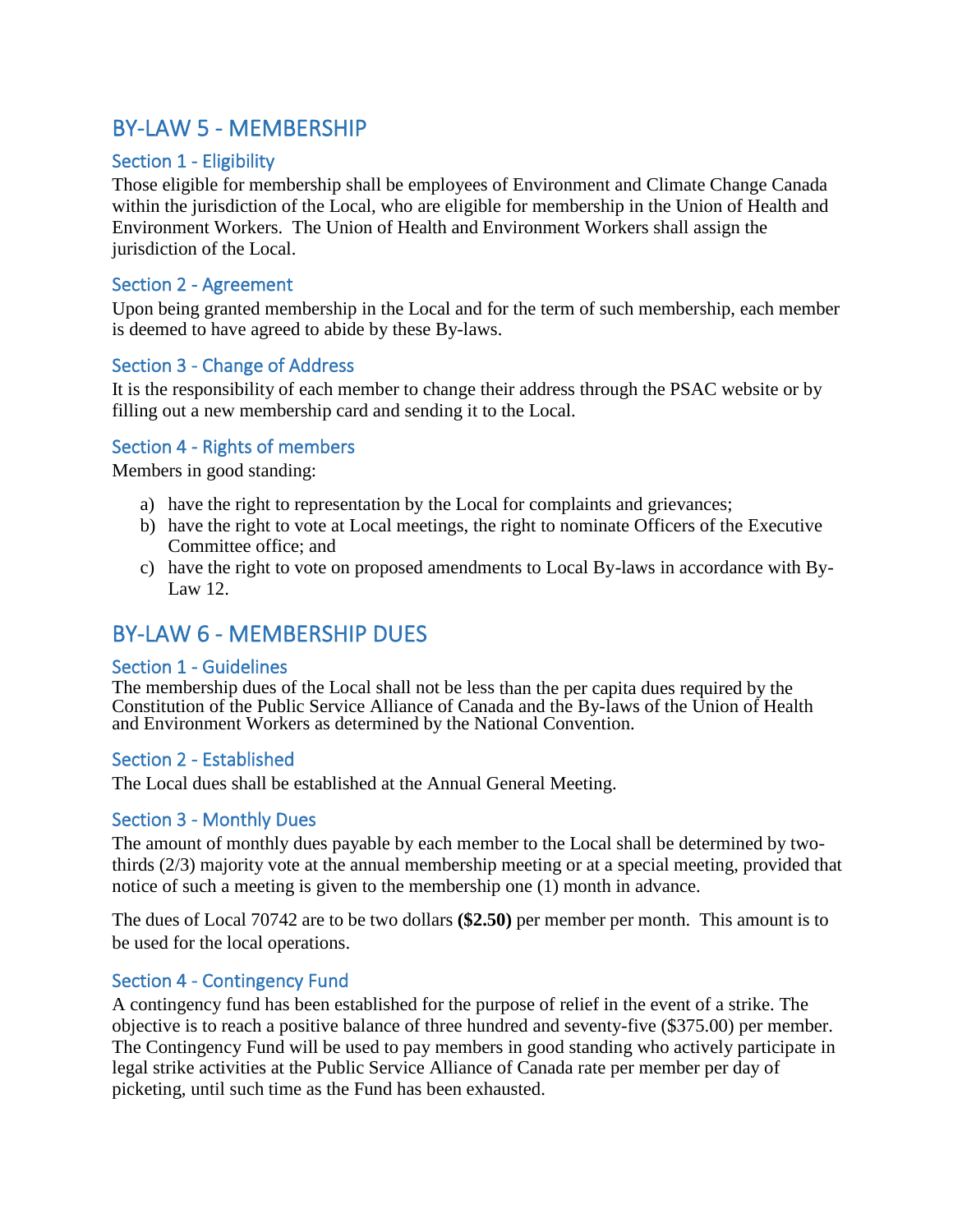The following three (3) signatures are required to make any withdrawal from the Contingency Fund:

- the President;
- the Treasurer; and
- a third authorized member of the Executive Committee.

## <span id="page-5-0"></span>BY-LAW 7 - THE EXECUTIVE COMMITTEE

#### <span id="page-5-1"></span>Section 1 - Officers

There shall be an Executive Committee composed of the following officers who shall be the governing and Administrative body of Local 70742:

- President;
- Vice-President;
- Secretary/treasurer
- Communications Officer and
- Director

#### <span id="page-5-2"></span>Section 2 - Quorum

A majority of the Executive Committee shall constitute a quorum.

#### <span id="page-5-3"></span>Section 3 - Committees

The Executive Committee shall establish any committee necessary to conduct the affairs of the Local. The President shall be an ex-officio member of any committee so formed.

#### <span id="page-5-4"></span>Section 4 - Relieving of Duties

Any member of the Executive Committee may be relieved of their duties as per the conditions set out in By-law 12.

#### <span id="page-5-5"></span>Section 5 - Filling of a Vacancy

The Executive Committee shall have the authority to fill any vacancy left by an officer during the term of office, for the balance of that term.

#### <span id="page-5-6"></span>Section 6 - Authorization of expenses

The Executive Committee by a majority approval shall authorize the incurring of all just debts of the Local.

## <span id="page-5-7"></span>BY-LAW 8 - ELECTION OF OFFICERS

#### <span id="page-5-8"></span>Section 1 - Term of Office

The offices of President, Communications officer and Director shall be filled by election on even years, and their term of office shall be for two (2) years.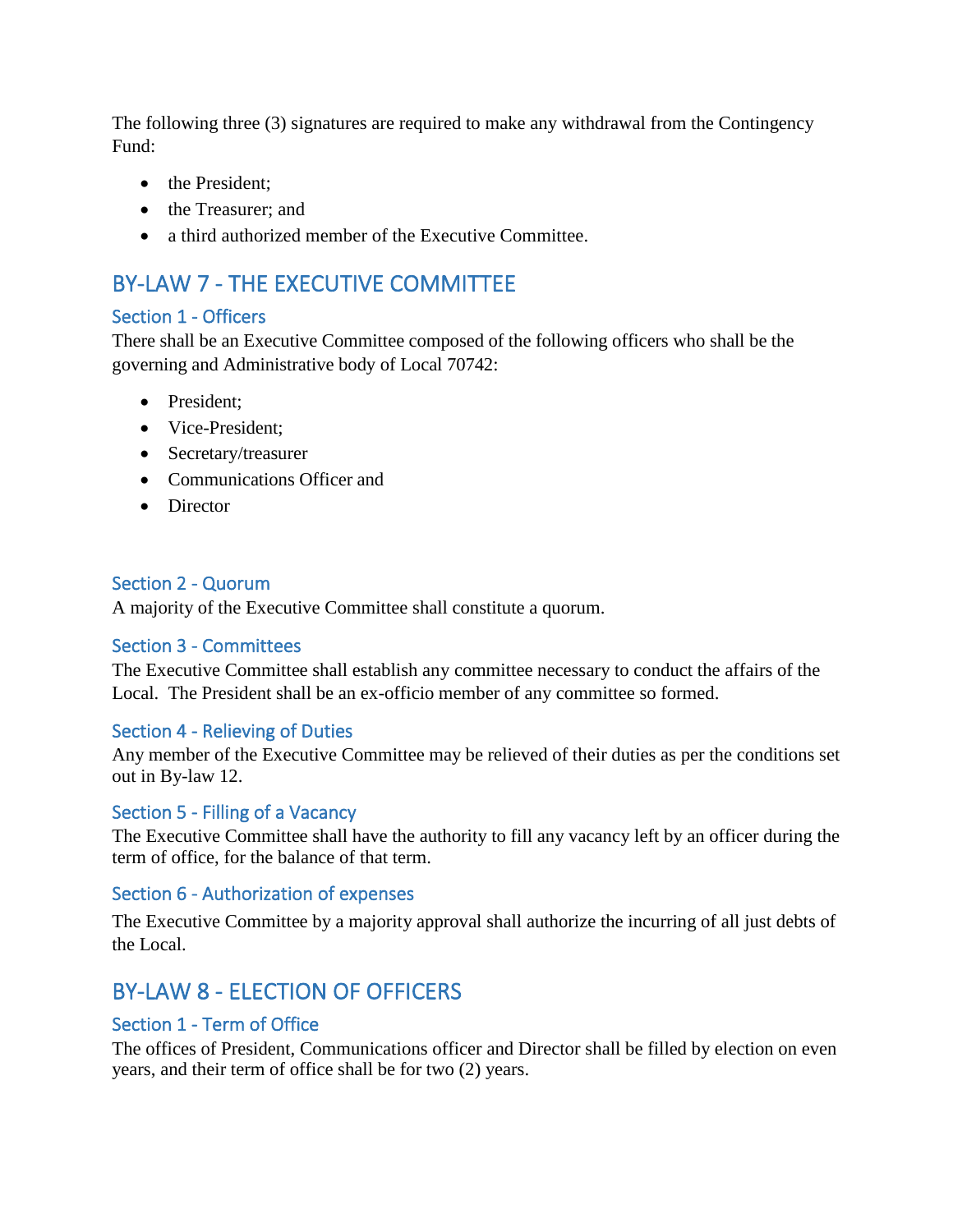The offices of Vice-President and Secretary/Treasurer shall be filled by election on odd years and their term of office shall be for two (2) years.

#### <span id="page-6-0"></span>Section 2 - Oath of Office

The Oath of office shall be administered to all officers before taking office.

#### <span id="page-6-1"></span>Section 3 - Eligible Members

Only members in good standing are eligible to hold office or to vote for candidates seeking office in Local 70742.

#### <span id="page-6-2"></span>Section 4 - Balloting

All elections conducted by the Local shall be done either by secret ballot or by a show of hands. The choice of selection shall be decided by the membership, by a simple majority, during the Annual General Meeting

#### <span id="page-6-3"></span>Section 5 - Voting Majority

In the event of more than two candidates standing for office, the candidate receiving the fewest votes shall be dropped from the ballot whenever a clear majority of votes is not accorded to any candidate. This procedure shall continue on each succeeding ballot for that office until a candidate receives the required majority.

#### <span id="page-6-4"></span>Section 6 - Nominating Committee

The Executive Committee may appoint a Nominating Committee from the Local of not less than two (2) members.

#### <span id="page-6-5"></span>Section 7 - Election of Officers

The election of officers shall proceed in the following order:

- President
- Vice-President
- Secretary/treasurer
- Communications Officer
- Director

#### <span id="page-6-6"></span>Section 8 - Addressing the Meeting

The nominator of a candidate for office or in his/her stead the seconder of the nomination shall have the right to address the meeting for a period not to exceed three (3) minutes.

#### <span id="page-6-7"></span>Section 9 - Scrutineers

Candidates nominated for office shall have the right to appoint a scrutineer.

#### <span id="page-6-8"></span>Section 10 - Counting of Ballots

The Elections Chairperson shall call for two (2) volunteers to count the ballots.

## <span id="page-6-9"></span>BY-LAW 9 - DUTIES OF OFFICERS

#### <span id="page-6-10"></span>Section 1 - The President shall:

• preside at all meetings;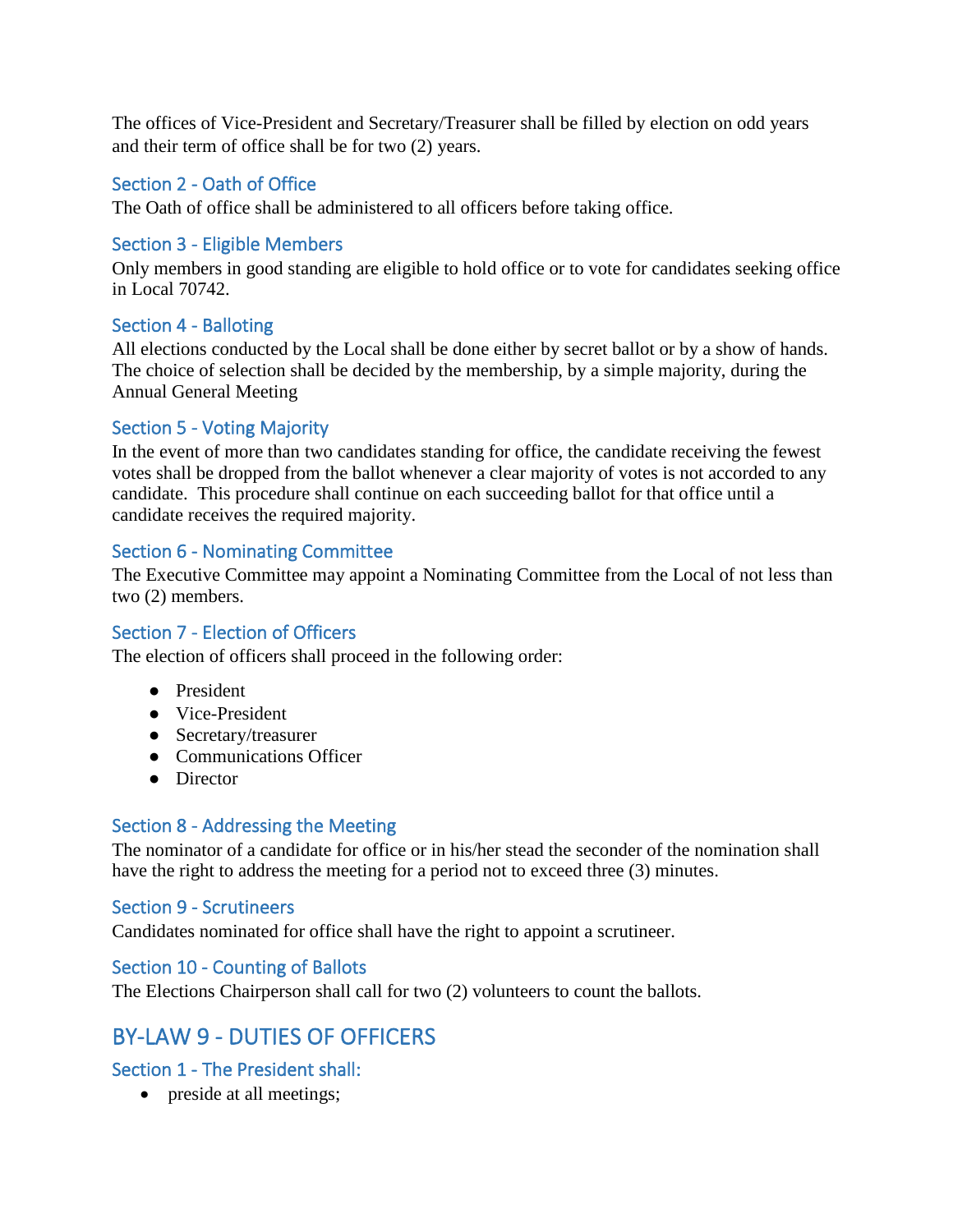- be responsible for the efficient and proper conduct of the Local;
- convene all meetings of the Local or of the Executive Committee;
- report to the Executive Committee and keep its members fully informed;
- prepare an annual report of the activities of the Local to be presented at the Annual General Meeting;
- assign duties to members of the executive as needed;
- vote only in case of a tie.

#### <span id="page-7-0"></span>Section 2 - The Vice-President shall:

- in the absence of the President, perform all of the duties pertaining to the Office of the President;
- perform duties that may be assigned to him/her by the President.

#### <span id="page-7-1"></span>Section 3 - The Secretary/treasurer shall:

- be responsible for maintaining an accurate account of proceedings for all meetings;
- forward promptly to the President and/or Executive Committee, all applicable correspondence and documents received;
- forward AGM documents to the Union of Health and Environment Workers;
- be responsible for the proper maintenance of documents, records and correspondence related thereto;
- perform other such duties that may be assigned to him/her by the President.
- be responsible for the funds of the Local;
- deposit funds in a chartered financial institution;
- disburse payment of all just debts of the Local;
- prepare a statement for the General Annual Meeting;
- prepare and present an audited financial statement signed by the auditors for the Annual General Meeting;

#### <span id="page-7-2"></span>Section 4 - Communications Officer shall:

- attend meetings of the Executive Committee;
- maintain the Local's online presence (website, Facebook) as well as to prepare and distribute information materials to members.
- Perform such duties as assigned by the President.

#### <span id="page-7-3"></span>Section 5 – Director shall:

- attend meetings of the Executive Committee:
- perform other such duties that may be assigned to him/her by the President
- actively work to grow the number of stewarts for the Local
- Provide training and assistance to stewards
- Track and evaluate performance of each stewarts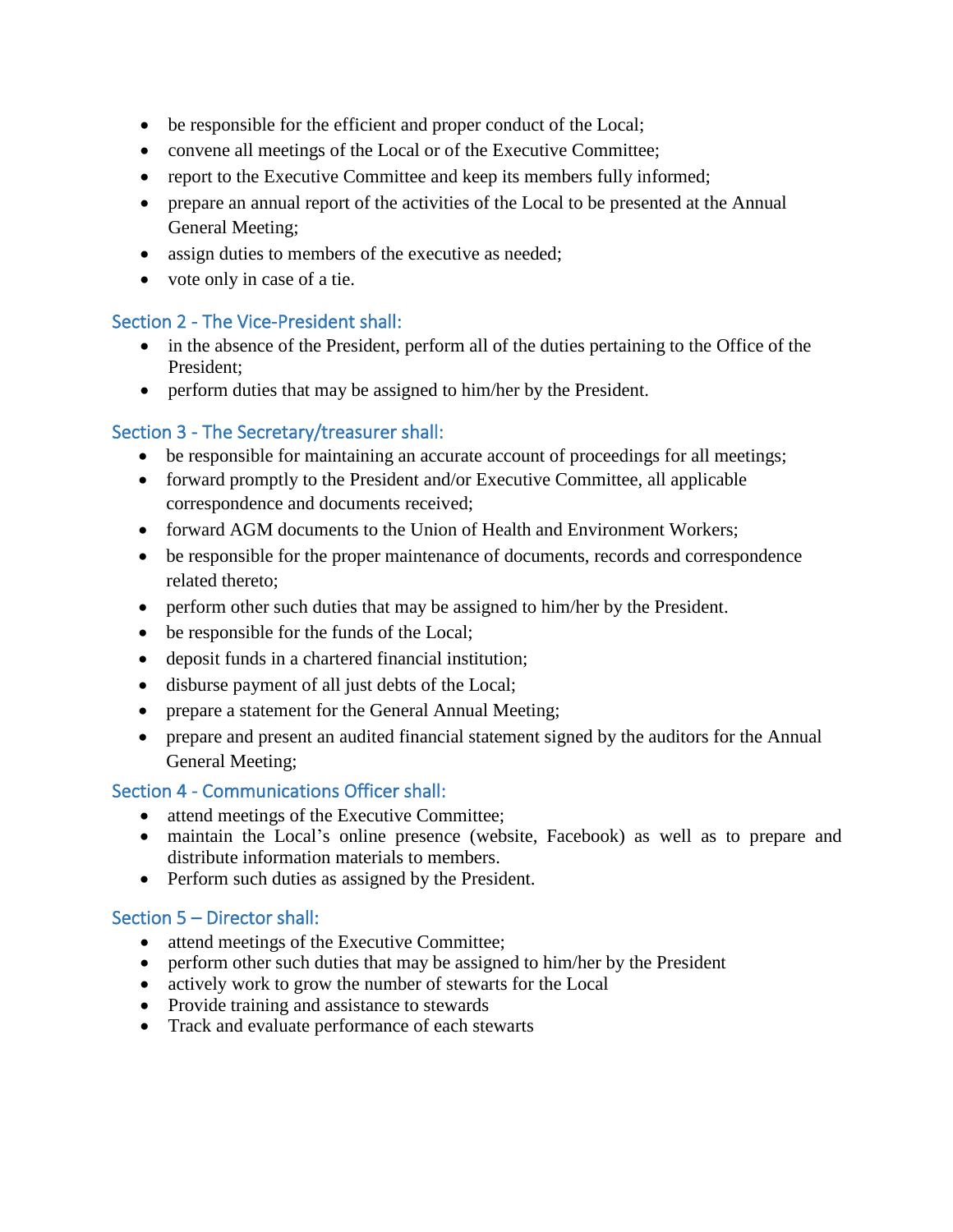#### <span id="page-8-0"></span>Section 6 - Vacating Officers

When a local officer will be vacant from their position for 4 months or greater, he/she must resign their position.

On vacating the respective positions held, officers of the Local shall deliver to the Secretary all funds, documents or other properties of the Local within five (5) days.

#### <span id="page-8-1"></span>Section 7 - General Duties

All Executive members will be expected to handle grievances and complaints as required: it will therefore be imperative that they take the training on Grievance Handling provided by the PSAC.

## <span id="page-8-2"></span>BY-LAW 10 - MEETINGS

#### <span id="page-8-3"></span>Section 1 - Executive Committee Meetings

- a) Meetings shall be no less than quarterly, or at such frequencies as requested by the President;
- b) Shall meet upon the call of the President;
- c) Shall meet upon the written request of at least two (2) members of the Executive Committee.

#### <span id="page-8-4"></span>Section 2 - Special Meetings

Special meetings of the Local shall be called, upon receipt of a written request from at least eight (8) members of the Local and where possible, the membership shall receive at least seven (7) days' notice of the meeting in writing.

#### <span id="page-8-5"></span>Section 3 - Annual General Meeting

An Annual General Meeting shall be held for the purpose of receiving annual reports from the Executive Officers and Committee Chairpersons, for the consideration of business required under the By-laws and the election of Officers. The AGM will be held within the first 3 months of each calendar year.

#### <span id="page-8-6"></span>Section 4 - Quorum

Special Meetings and the Annual General Meeting shall have a quorum if there are at least eight (8) members present, of which at least three (3) are Executive Committee members.

## <span id="page-8-7"></span>BY-LAW 11 - FINANCES

#### <span id="page-8-8"></span>Section 1 - Contract Agreement

No Officer or Officers of this Local shall enter into any financial contractual understanding or agreement without prior approval by the National Executive of the Union of Health and Environment Workers.

#### <span id="page-8-9"></span>Section 2 - Auditing

The financial records of the Local shall be audited annually by two (2) members of Local 70742 and an audited statement of the Locals' finances shall be submitted to the Union of Health and Environment Workers after the AGM.

#### <span id="page-8-10"></span>Section 3 - Fiscal Year

The fiscal year shall be January  $1<sup>st</sup>$  to December 31 $<sup>st</sup>$ .</sup>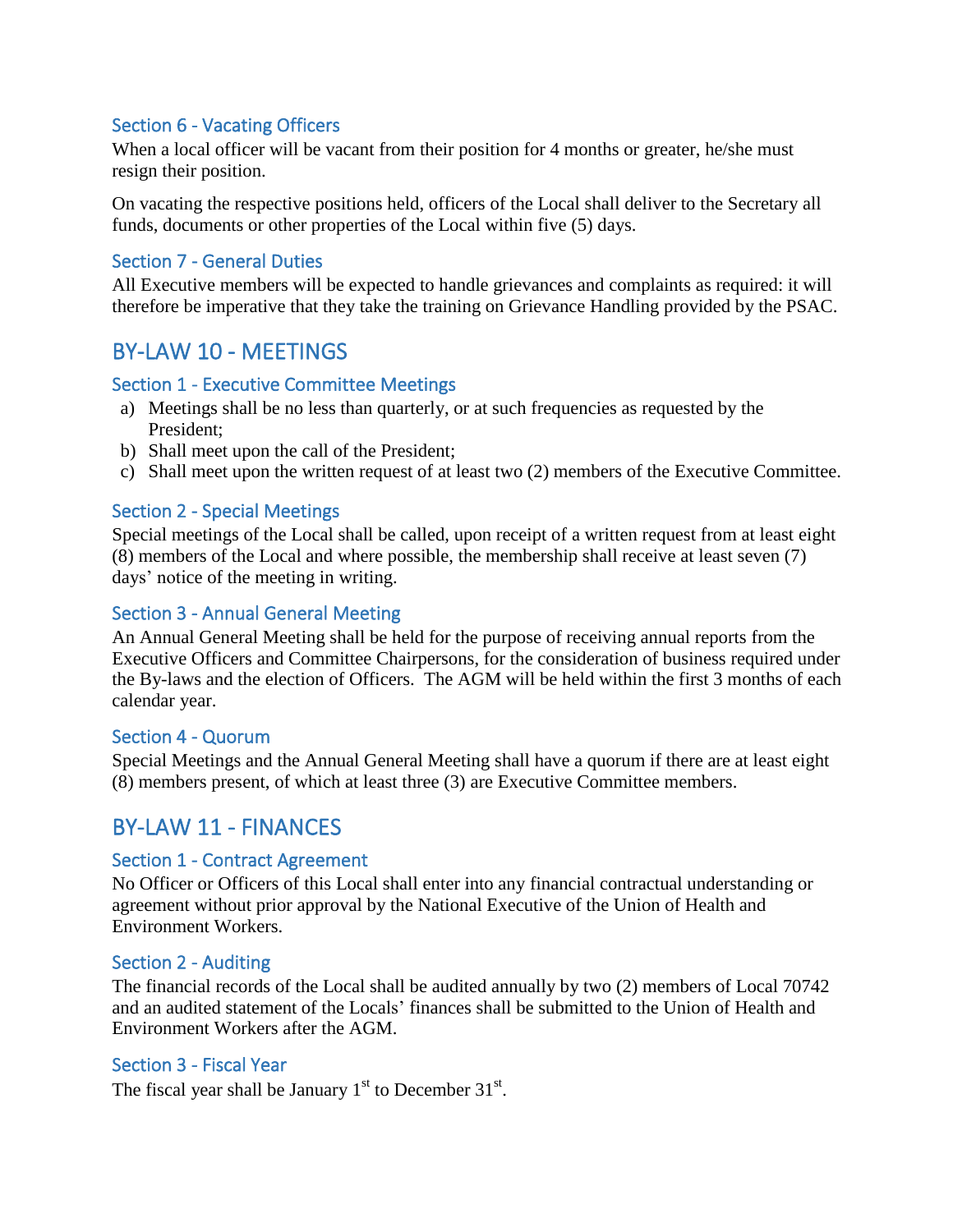#### <span id="page-9-0"></span>Section 4 - Signing Officers

The signing Officers shall be the Secretary/treasurer, thePresident and/or the Vice-President of the Local.

#### <span id="page-9-1"></span>Section 5 - Bonded Officers

All Officers with signing authority may be bonded for an amount of not less than five thousand dollars (\$5,000.00).

#### <span id="page-9-2"></span>Section 6 - Financial Records

All financial records shall be maintained in a manner approved by the Union of Health and Environment Workers.

#### <span id="page-9-3"></span>Section 7 - Income Tax Act

All financial records shall be retained for the legal period prescribed by the Income Tax Act.

#### <span id="page-9-4"></span>Section 8 - Debt Reimbursement

Officers or appointees of the Executive Committee shall be reimbursed for just debts incurred while performing duties on behalf of the Local.

#### <span id="page-9-5"></span>Section 9 - Honorariums

Each member of the Executive Committee shall be paid a monthly honorarium. The amount of the honorarium is to be established at the Annual General Meeting. The honorarium of Local 70742 is currently one hundred and fifty dollars (\$150.00) per month.

New elected executive members must complete the Talking Union Basics (TUB) and Grievance Handling training prior to be paid the honorarium. Should the training not be available within the first 3 months following the election, the executive will start receiving their honorarium.

The new executive must register to the first available training session. Should the new executive not complete the first available training session, the honorarium will not be paid out until training is completed.

Stewards will receive a bonus at the end of the calendar year no more than \$1,000.00 which will be evaluated and voted by the executive committee with the Director's recommendations

#### <span id="page-9-6"></span>Section 10 - Receipts

No monies shall be paid by the secretary/treasurer without a signed paper receipt or a signed declaration in lieu of receipt.

#### <span id="page-9-7"></span>Section 11 - Conference/Convention

The President will be a delegate to all PSAC/UHEW conferences and conventions. Other delegates will be voted on at the AGM or a special meeting. The executive committee shall decide if the Local sends one or more observers to any conferences/conventions.

#### <span id="page-9-8"></span>Section 12 - Training

Where the PSAC or the UHEW do not already have provisions for attending training and/or event, the Local shall pay a member in good standing when attending an educational training course, an event held by the Public Service Alliance of Canada or the Union of Health and Environment Workers upon approval from the Executive Committee.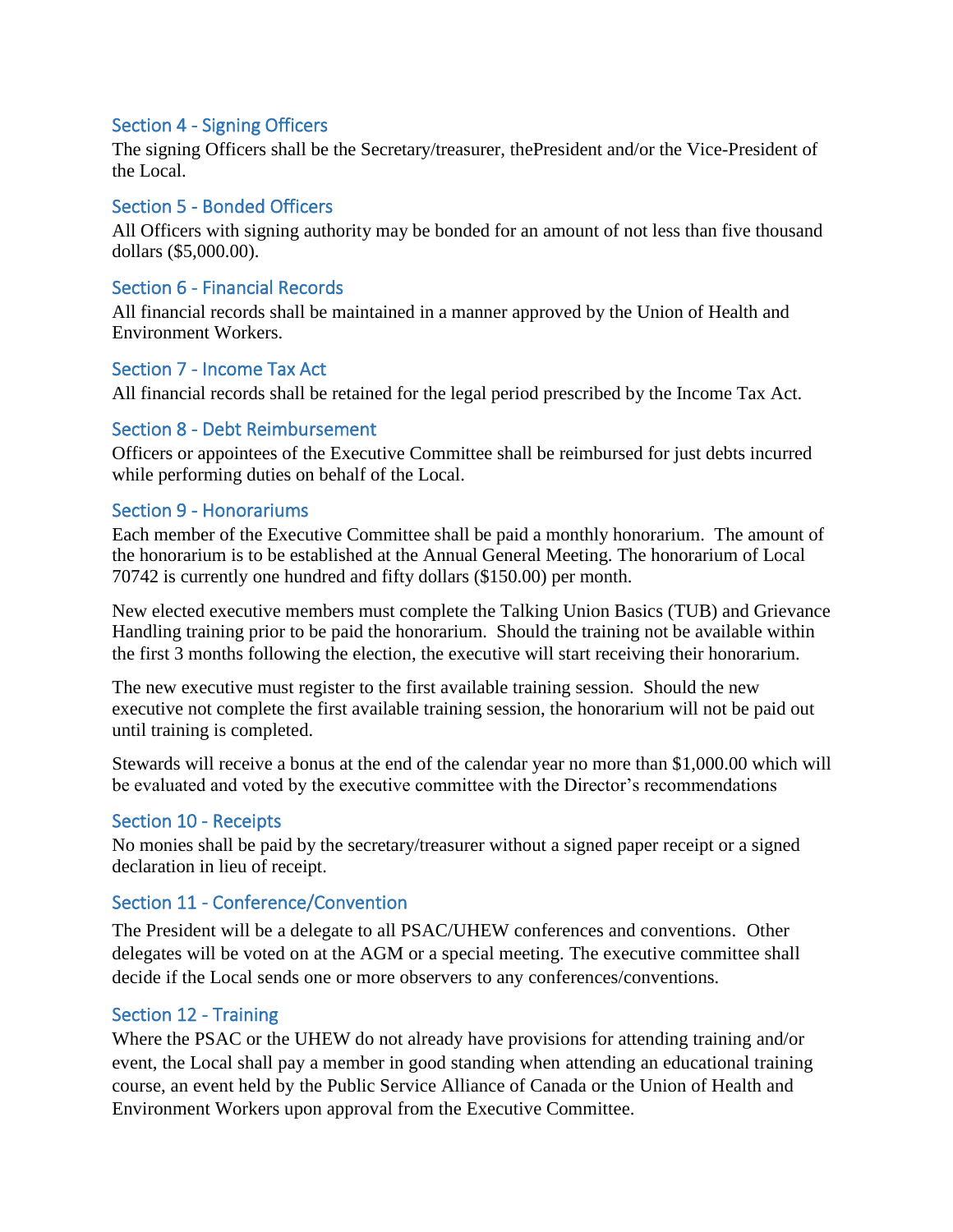- Upon proof of attendance, a maximum rate of compensation of thirty dollars (\$30.00) may be paid for an evening (after work) meeting, workshop, course or any training;
- Upon proof of attendance, a maximum rate of compensation of fifty dollars (\$50.00) may be paid per day (min. 6 hours) for a weekend meeting, workshop, course, or any training. Also, a compensation for lunch may be covered based on the PSAC rate.

#### <span id="page-10-0"></span>Section 13 - Donations

The Executive Committee, by majority vote, shall have the authority to donate to charities, or give assistance to unions on strike.

#### <span id="page-10-1"></span>Section 14 - Assets

All members of the Local shall be responsible for any assets of the local that they may have in their possession. All assets not in the possession of a member shall be kept in the designated Local storage room which must be secure. All assets must be tracked.

#### <span id="page-10-2"></span>Section 15 - Hospitality

The local is entitled to a hospitality budget equivalent to the Treasury Board rate at time of event, per executives and stewards, for a social event, once per calendar year.

Any social events cost exceeding five hundred dollars (\$500.00) requires approval from the membership.

#### <span id="page-10-3"></span>Section 16 - Hardship fund

The local will set aside \$3,000.00 from the operations budget to use as a hardship fund.

<span id="page-10-4"></span>What is the hardship fund?

- \$3000 in total funds available to any Local 70742 members in good standing that are experiencing hardship, up to no more than \$1,000.00.
- A hardship fund request is a loan administered by the Local for future repayment in the full amount. There will be no accumulated interest charges or finance charges.
- No additional loans can be provided to members that exceed the allotted \$3000.

#### <span id="page-10-5"></span>What qualifies as hardship?

- Any hardship that the employer cannot accommodate in a short period of time that may leave any member in good standing without the necessities of life for both he/she and their immediate family.
- Claims for expenses and financial losses due to Phoenix including out of pocket expenses. Requests for an advance for government benefits must be made prior to obtaining a loan.
	- $\circ$  Should the employer not be able to provide immediate assistance, the hardship fund will then be considered.
- Overpayments and options to repay them as a direct result of the pay system may constitute hardship. Requests for an advance for government benefits must be made prior to obtaining a loan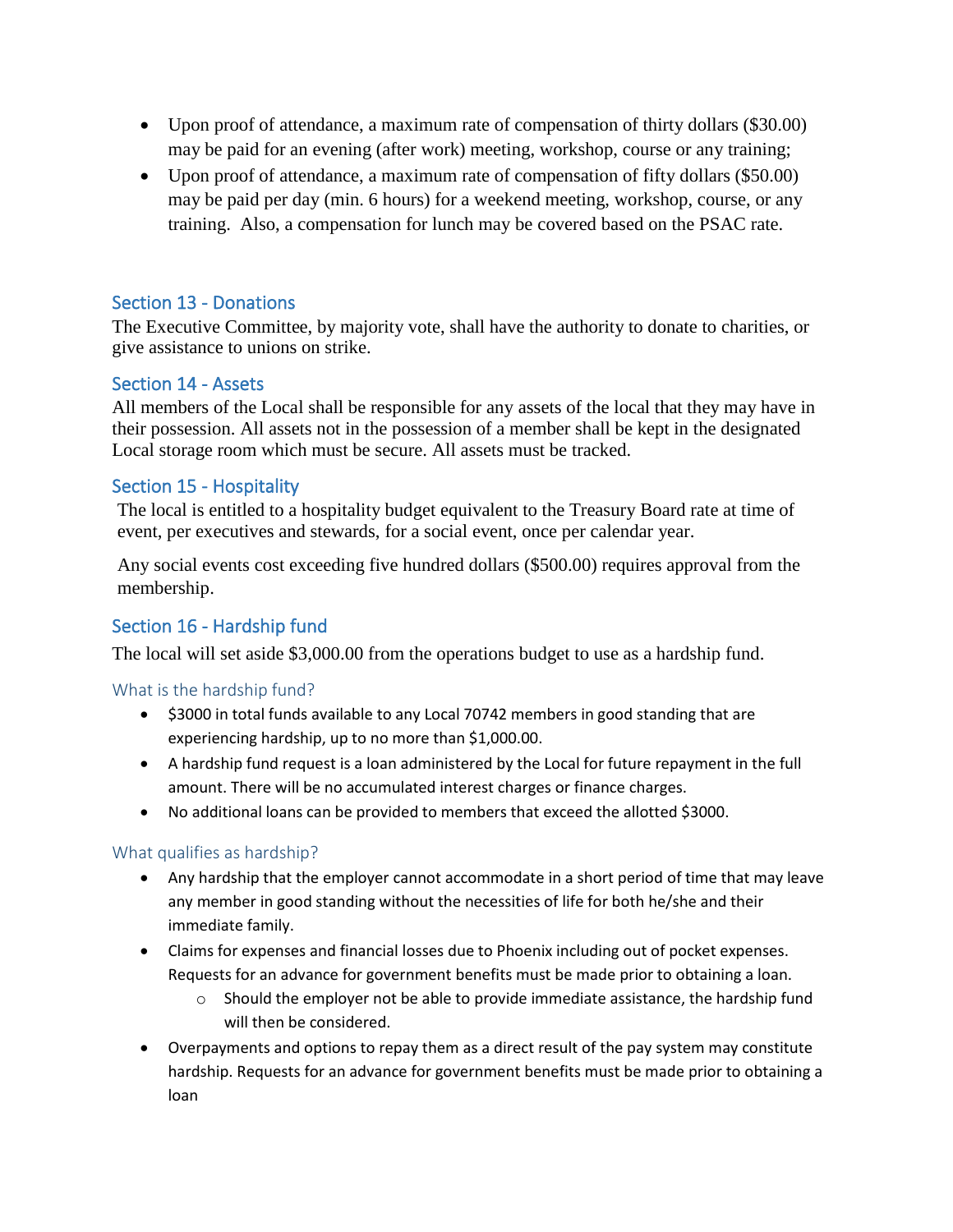$\circ$  Should the employer not be able to provide immediate assistance, the hardship fund will then be considered.

#### <span id="page-11-0"></span>How do members request access to hardship funds?

- Members are to make a formal request through the Local executive.
- The executive must evaluate each case with decisions being rendered on the hardship request itself; the member being in good standing and both parties formally in agreement on the reimbursement plan.
- Members must define in their formal request what the funds are required for i.e. pay issues; medical; unplanned short-term leave without pay.
- The Local may contact the employer and/or labour relations to validate the information on the request for funds.

#### <span id="page-11-1"></span>How do members reimburse the hardship funds?

- Reimbursement plans are managed by the Local and approved formally by the Local
- Terms and conditions of the reimbursement plan are unique to the individual and their situation.
- All loans are to be fully reimbursed in accordance with the terms and conditions of the reimbursement plan.

There are NO personal deductions of any kind to be covered under the reimbursement plan (i.e. travel to and from a location to obtain the loan).

## <span id="page-11-2"></span>BY-LAW 12 - DISCIPLINE

#### <span id="page-11-3"></span>Section 1 - Suspension of Officers

Any member of the Executive Committee may be suspended or relieved of their duties on sufficient evidence that he/she is contravening a provision of these By-laws or that he/she is not performing said duties in the best interests of the Local. This action can only be taken by the Executive Committee at a special meeting, provided that notice of such a meeting is given to the officer one (1) month in advance.

#### <span id="page-11-4"></span>Section 2 - Removal of Officers

In the event that an officer is deemed not performing their duties, and following other remedies available, the president could propose a vote to remove the person from the Executive Committee. A majority from all officers (including any that may not be present at the time of the vote but excluding the officer in question) is needed to remove an officer from his or her position.

#### <span id="page-11-5"></span>Section 3 - Appeal of Suspension or removal

The person so dealt with as provided in section 1 of this By-law shall have the right to appeal such decision to the Union of Health and Environment Workers. Such an appeal must be submitted within 5 days of notice of suspension or removal.